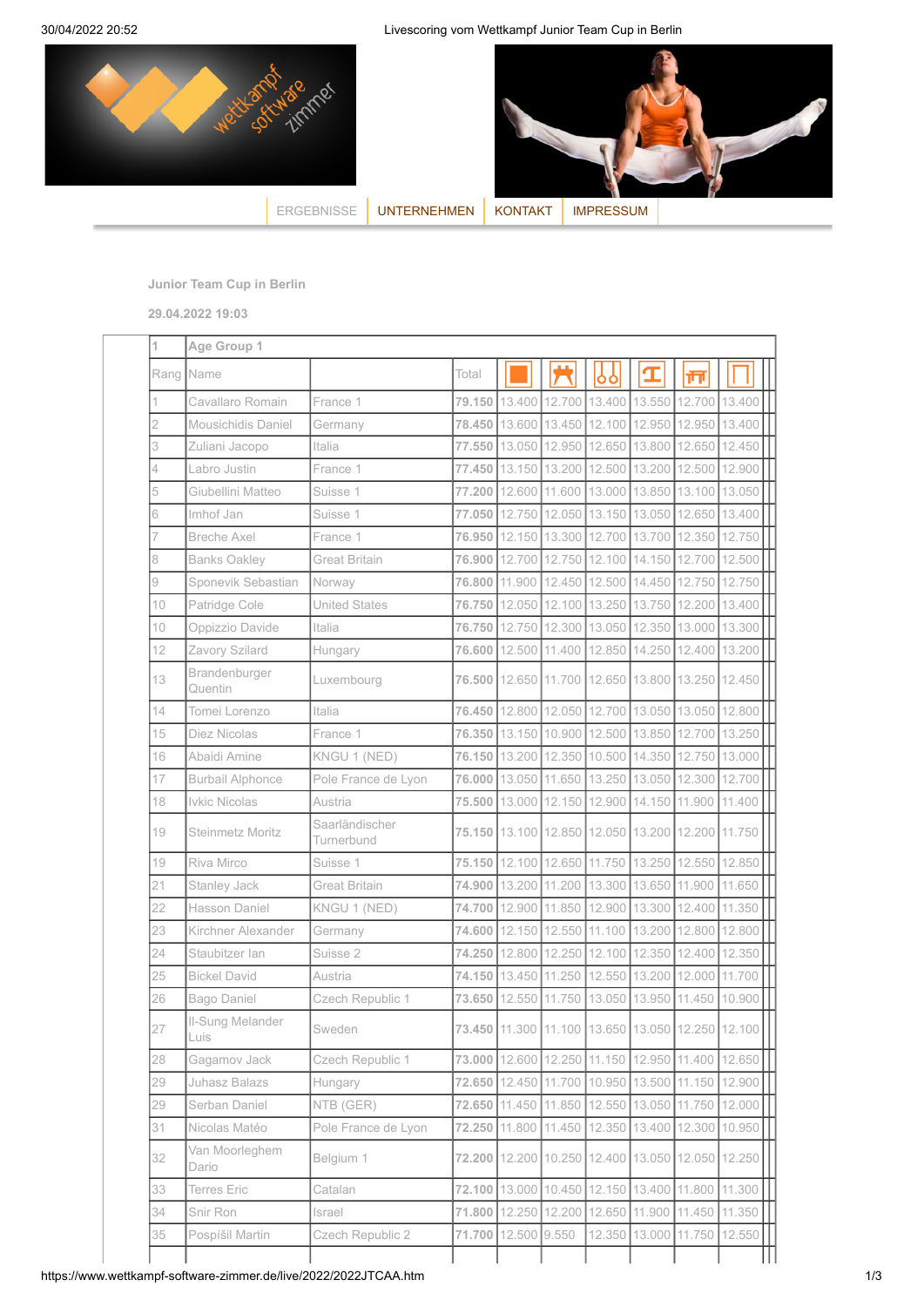## 30/04/2022 20:52 Livescoring vom Wettkampf Junior Team Cup in Berlin

| 36             | Kurowski Jakub                         | Poland               |        |                                              |               |                      |                                                  |                                | 71.650 12.550 11.450 11.450 13.350 11.700 11.150 |
|----------------|----------------------------------------|----------------------|--------|----------------------------------------------|---------------|----------------------|--------------------------------------------------|--------------------------------|--------------------------------------------------|
| 36             | Foley Ronan                            | Luxembourg           |        | 71.650 12.400 10.750 11.300 13.050           |               |                      |                                                  | 12.200 11.950                  |                                                  |
| 38             | Sinner Maxim                           | NTB (GER)            |        |                                              |               |                      | 71.550 11.100 10.200 13.000 13.450 11.200        |                                | 12.600                                           |
| 39             | Kvamsøe Jakob                          | Norway               |        | 71.200 12.400 9.450                          |               |                      | 11.650 13.250 12.150 12.300                      |                                |                                                  |
| 40             | Coche Aaron                            | Sweden               |        | 70.950 12.900                                |               | 11.400 11.300        | 13.100                                           | 11.200                         | 11.050                                           |
| 41             | Vandeberg Giel                         | Belgium 1            |        | 70.500 11.500                                |               | 10.600 12.300        | 12.650                                           | 11.150                         | 12.300                                           |
| 42             | Marcu Norbet                           | Romania              |        | 70.150 12.250 11.250 12.150 13.050           |               |                      |                                                  | 9.850                          | 11.600                                           |
| 42             | Smith Jonathan                         | Sweden               |        |                                              |               |                      | 70.150 12.000 10.650 10.550 13.300 12.100 11.550 |                                |                                                  |
| 44             | Durák Miroslav                         | Czech Republic 1     |        | 70.100 11.100                                | 11.550 11.000 |                      | 13.100                                           | 11.850                         | 11.500                                           |
| 45             | Stefánsson Sigurður<br>Ari             | Iceland              |        |                                              |               |                      | 69.750 12.350 10.650 10.600 12.600 11.800        |                                | 11.750                                           |
| 46             | Kaplan David Dan                       | Czech Republic 1     |        |                                              |               |                      | 69.700 12.500 11.000 10.850 13.400 11.900 10.050 |                                |                                                  |
| 46             | Olof Antti                             | Sweden               |        | 69.700 10.850                                |               | 11.500 10.750 13.300 |                                                  | 12.400 10.900                  |                                                  |
| 48             | Kwiatkowski Michal                     | Poland               |        |                                              |               |                      | 68.850 12.550 10.800 11.250 12.200 11.450        |                                | 10.600                                           |
| 49             | Schmitz Josef                          | Czech Republic 2     |        | 68.550 11.350                                | 9.900         | 11.900               |                                                  | 12.250 11.950                  | 11.200                                           |
| 50             | Vachuta Jan                            | Czech Republic       |        | 68.350 11.400                                |               | 10.550 10.400        | 12.800                                           | 11.400                         | 11.800                                           |
| 51             | Hermann Jarick                         | SC Cottbus (GER)     |        | 68.100 10.900                                |               | 11.150 11.500        | 12.400                                           |                                | 12.150 10.000                                    |
| 52             | Marx Wouter                            | Belgium 2            |        | 68.050 11.300 9.800                          |               | 11.000 12.800        |                                                  | 11.950 11.200                  |                                                  |
| 53             | Neshyba Milan                          | Czech Republic 2     |        | 67.750 11.900                                | 10.350 11.800 |                      | 11.400                                           |                                | 12.000 10.300                                    |
| 54             | <b>Beltran Enric</b>                   | Catalan              |        | 55.400 10.900                                |               | 8.950                | 13.000                                           | 10.700 11.850                  |                                                  |
| 55             | Schmitt Kilian                         | Suisse 2             | 48.450 |                                              |               | 12.400 12.000        |                                                  | 12.150                         | 11.900                                           |
| 56             | Eichhorn Gabriel                       | Germany              | 36.650 |                                              |               | 12.800               |                                                  | 12.200                         | 11.650                                           |
| 57             | Graf Marcel                            | NTB (GER)            | 35.600 |                                              |               | 11.150 12.300        |                                                  | 12.150                         |                                                  |
| 58             | Pfeil Leon                             | SC Cottbus (GER)     | 35.100 |                                              |               | 12.250               |                                                  | 11.250                         | 11.600                                           |
| 59             | Tarca Nicholas                         | Romania              | 34.050 |                                              |               | 12.250               |                                                  | 11.250                         | 10.550                                           |
| 60             | <b>Brand Mario</b>                     | Suisse 2             | 12.300 |                                              |               | 12.300               |                                                  |                                |                                                  |
| $\overline{2}$ | Age Group 2                            |                      |        |                                              |               |                      |                                                  |                                |                                                  |
|                |                                        |                      |        |                                              |               |                      |                                                  |                                |                                                  |
|                | Rang Name                              |                      | Total  |                                              |               | ٥ò                   | I                                                | 帀                              |                                                  |
| 1              | Eder Jonas                             | Germany              |        | 76.400 12.800                                |               |                      | 13.050 12.750 13.100 12.700 12.000               |                                |                                                  |
| $\overline{c}$ | Deubler Alex                           | <b>United States</b> |        | 76.050 12.200                                |               |                      | 11.200 13.000 13.700 12.650                      |                                | 13.300                                           |
| 3              | Vetter Gino                            | Austria              |        |                                              |               |                      |                                                  |                                | 74.300 13.500 12.400 12.450 13.250 10.150 12.550 |
| 4              | Löwe Luc                               | SC Berlin 1          |        | 73.500 12.650                                |               |                      | 11.050 12.250 13.400                             | 12.100                         | 12.050                                           |
| 5              | Leykin Danila                          | <b>United States</b> |        | 73.450 13.550 9.550                          |               | 11.450               | 13.350                                           |                                | 13.400 12.150                                    |
| 6              | Faverus Elijah                         | KNGU 1 (NED)         |        | 73.200 12.900                                |               | 11.900 12.450 13.600 |                                                  | 10.750 11.600                  |                                                  |
| 7              | <b>Bottse Reduan</b>                   | KNGU 2 (NED)         |        | 73.150 12.350                                |               | 11.000 12.250 12.950 |                                                  | 12.800                         | 11.800                                           |
| 8              | Öztürk Mert                            | SC Berlin 1          |        | 72.900 12.650                                |               | 12.150 11.000 12.750 |                                                  | 12.250 12.100                  |                                                  |
| 9              | Enser Aaron                            | KNGU 1 (NED)         |        | 72.850 12.750                                |               | 12.050 10.900        | 13.650                                           | 12.700                         | 10.800                                           |
| 10             | Zambori Zala Samu                      | Hungary              |        | 72.650 11.800                                |               | 11.550 12.500        | 13.150                                           | 11.150                         | 12.500                                           |
| 11             | Delaye Antonin                         | Pole France de Lyon  |        | 72.300 12.800                                |               | 12.150 10.900 13.050 |                                                  | 11.550                         | 11.850                                           |
| 12             | Dotsenko Dmytro                        | Israel               |        | 72.050 10.850                                |               | 10.500 11.850 13.100 |                                                  |                                | 12.300 13.450                                    |
| 13             | Wohl Bryan                             | NTB (GER)            |        | 71.900 12.350                                |               | 10.500 12.650 13.300 |                                                  | 12.350 10.750                  |                                                  |
| 14             | Goddard Michael                        | <b>Great Britain</b> |        | 71.750 12.650                                |               | 10.850 12.150 11.700 |                                                  | 12.450                         | 11.950                                           |
| 15             | Fraisl Matteo                          | Austria              |        | 71.600 12.600                                | 11.200 11.600 |                      | 12.100                                           |                                | 12.300 11.800                                    |
| 16             | Kalinic Tomás                          | Czech Republic       |        | 71.300 12.200                                |               | 11.550 11.350        | 12.400                                           | 11.700                         | 12.100                                           |
| 17             | Daněk Jonáš                            | Czech Republic 2     |        | 71.100 12.950                                | 10.550 11.550 |                      | 13.150                                           |                                | 11.950 10.950                                    |
| 18             | Mihai Radu Iustin                      | Romania              |        | 71.040 12.490 9.850                          |               | 12.000 13.400        |                                                  |                                | 11.200 12.100                                    |
| 19             | Ifeanyi Joshua                         | Norway               |        | 70.350 12.350                                | 10.900 11.300 |                      | 12.750                                           | 12.000                         | 11.050                                           |
| 20             | Ateyeh Omar                            | Suisse 1             |        | 70.200 12.050                                | 12.800 9.100  |                      | 12.950                                           |                                | 11.100 12.200                                    |
| 21             | <b>Barris Gabriel</b><br>Jean-Alphonse | Catalan              |        | 70.150 12.000                                | 11.750        | 12.200               | 12.700                                           | 11.450                         | 10.050                                           |
| 21             | Adam                                   | Pole France de Lyon  |        | 70.150 11.700 9.450                          |               |                      | 12.000 12.950                                    | 12.200                         | 11.850                                           |
| 23             | Puicea David                           | Romania              |        | 70.000 11.600                                | 11.500 11.850 |                      | 12.300                                           | 11.350 11.400                  |                                                  |
| 24<br>24       | Ortal Ron<br>Tournicourt Victor        | Israel<br>Belgium 1  |        | 69.950 12.150 11.200 11.100<br>69.950 11.900 |               | 11.050 11.250        | 12.350                                           | 12.400 12.600 10.500<br>12.150 | 11.250                                           |